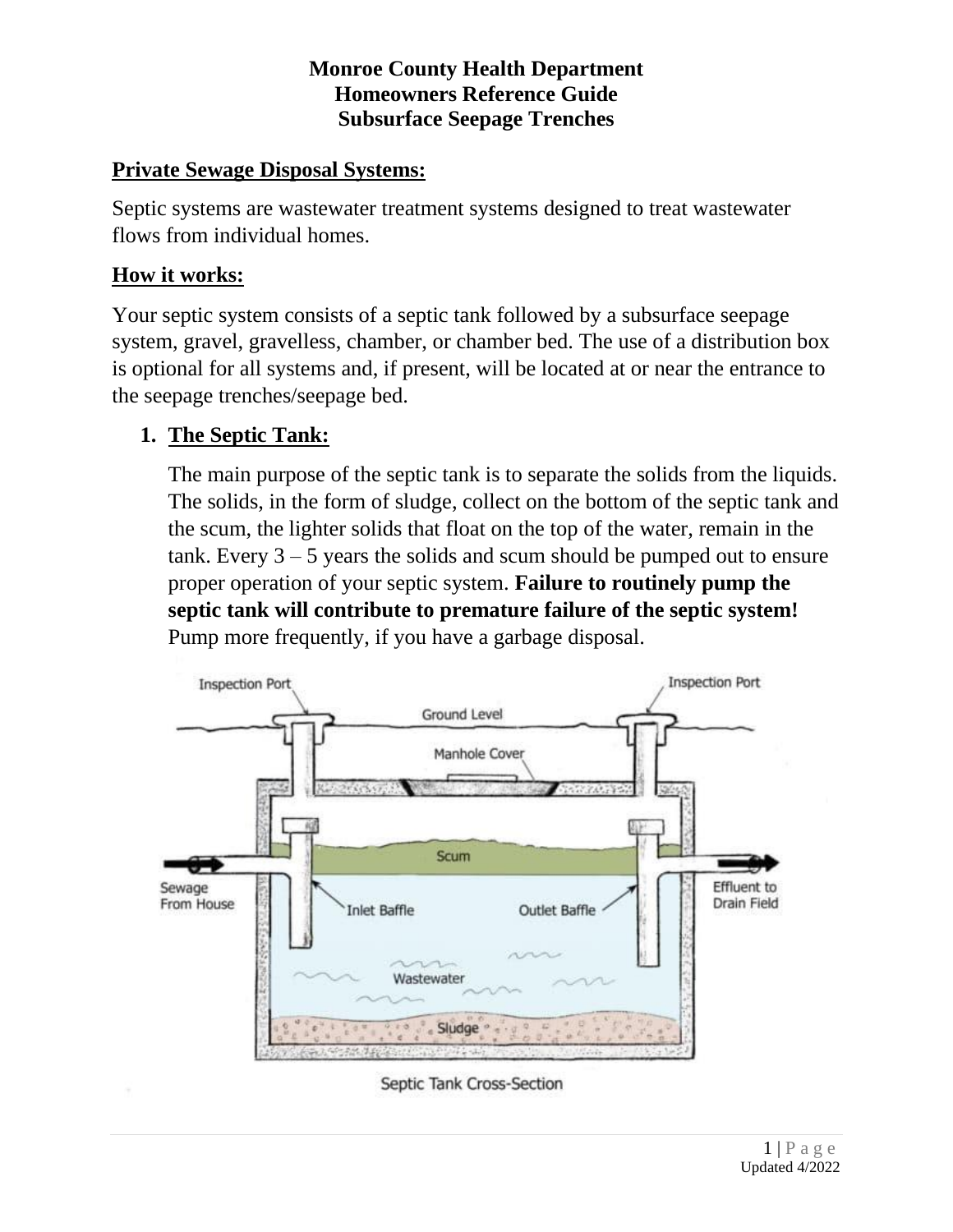## **2. Gravel/Gravelless/Chamber Seepage Trenches:**

The wastewater is directed out of your septic tank and into the seepage trenches. Gravel seepage trenches are 18 inches to 36 inches deep, typically 24 inches to 36 inches wide, and can be no longer than 100 feet. The gravel seepage trenches contain a minimum of 6 inches of gravel below the distribution lines and a minimum of 2 inches of gravel leveled over the top of the distribution lines, for a minimum depth of 12 inches of gravel. In addition, all trenches must be looped so that all the trenches are connected.

Two types of pipes do not require the use of gravel, this being "gravelless pipe" or "chamber". 8-inch diameter gravelless pipe is equivalent to a 24 inch gravel trench; 10-inch gravelless is equivalent to a 36-inch gravel trench. Chamber pipe is equivalent to a 36-inch gravel trench. Gravelless and chamber trenches do not need to be looped. The soil surrounding the seepage trenches is utilized as a source of natural treatment for the effluent (wastewater). The soil enables the effluent to receive a combination of physical filtering and biochemical decomposition.

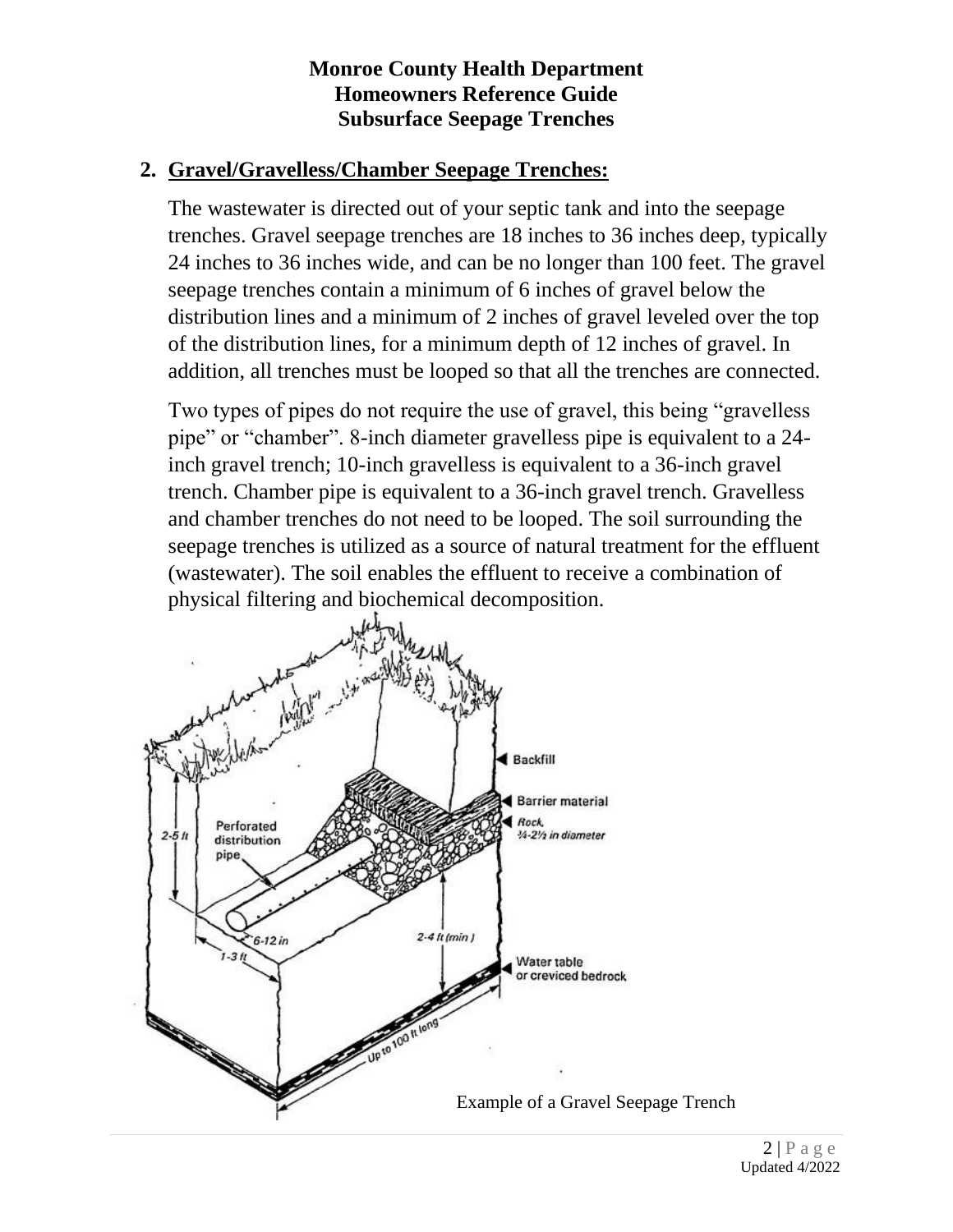

Example Seepage Field, Gravel System



Example Gravelless and Chamber System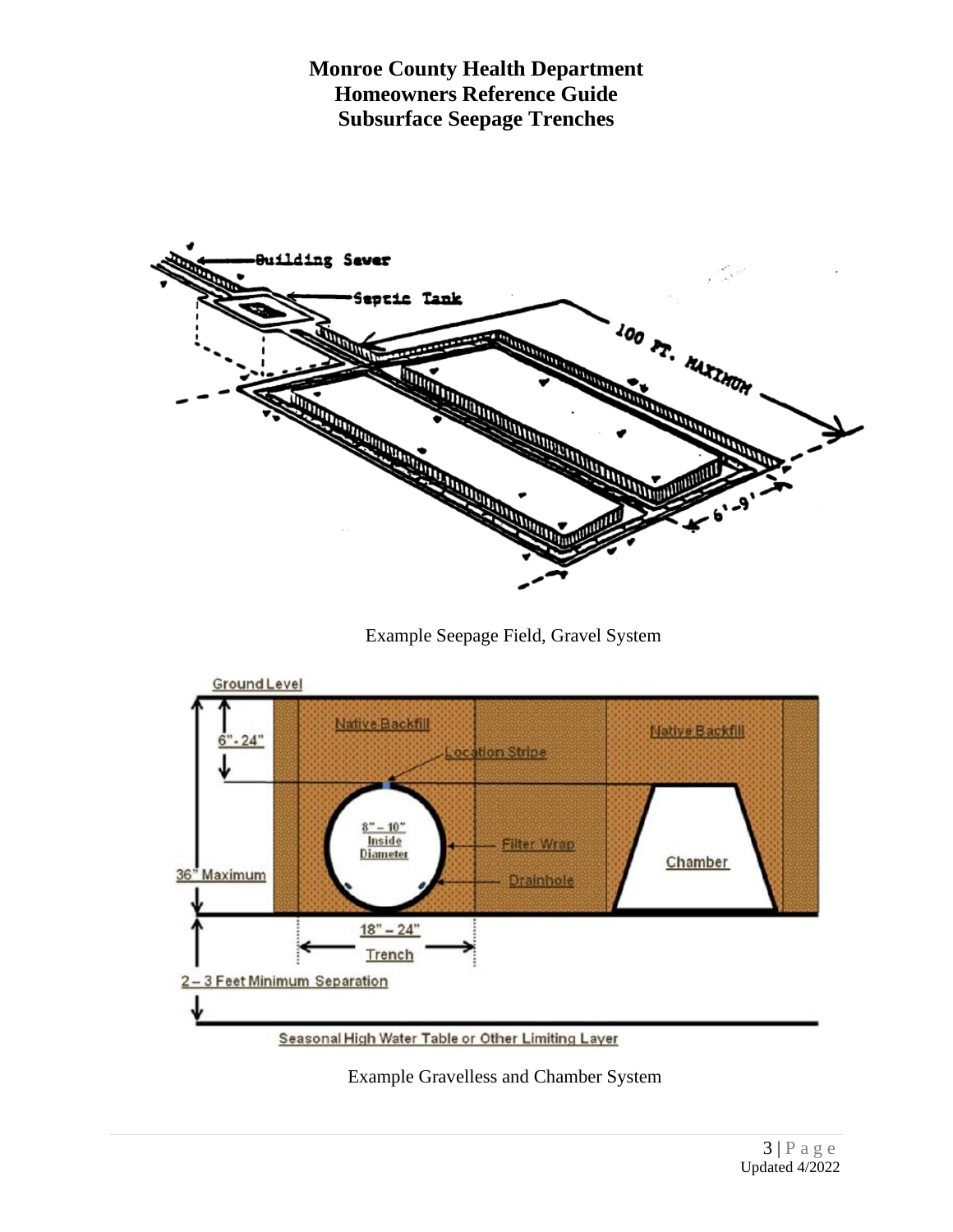

#### **Septic System Failure:**

A septic system fails over time because suspended solids are carried out of the septic tank with the effluent. These small particles plus up the spaces between the filtering media (soil) and cause eruption to the ground surface. Failure to routinely pump the septic tank will contribute to this! Therefore, it is very important to properly maintain and pump the septic system to ensure the septic system lasts the usual 15 to 20 years.